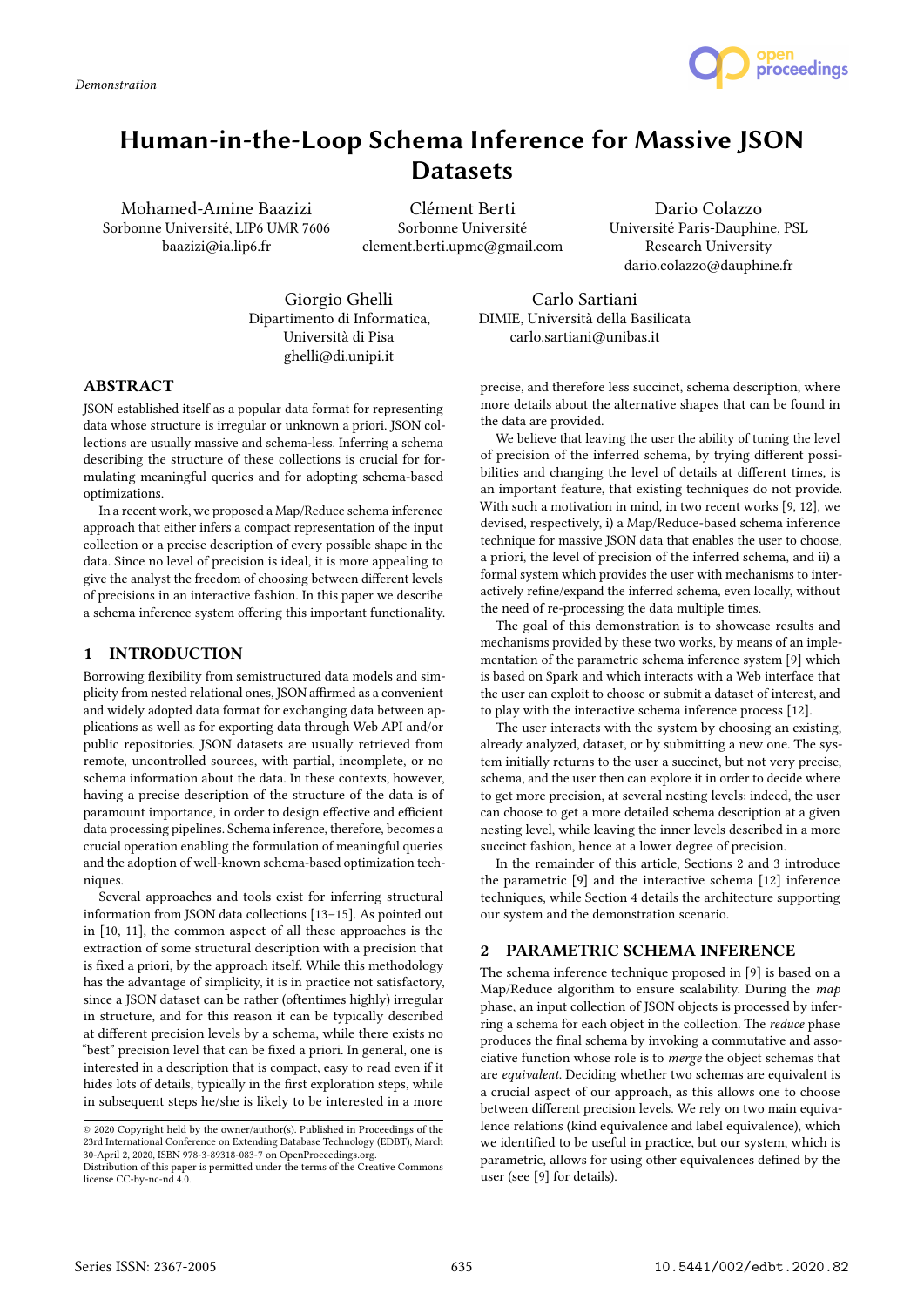When using the  $kind$  equivalence  $(K)$ , every record type is equivalent to any other record type, and every array type is equivalent to any array type. Hence, this equivalence leads to merging all record types into a single one while indicating for each field whether it is optional or mandatory.

To illustrate, consider the following heterogeneous collection containing three JSON records and one array.

 $o_1 \{a: 1, b: 2, d: \{e: 3, f: 4\}\}\$  $o_2 \{a: 1, c: 2, d: \{g: 3, h: 4\}\}\$ 

 $o_3$  { $a: 1, c: 2, d: \{e: 3, f: 4\}$ }

 $o_4$  [123, "abc", {a : 10, b : 20}]

The map phase yields for each value a corresponding schema. Essentially, atomic values are mapped to their corresponding atomic types (numbers to Num, etc), while complex constructs are processed recursively. The potentially heterogeneous content of arrays is concisely represented using the union (+) operator.

 $o_1 \rightarrow s_1 = \{a : \text{Num}, b : \text{Num}, d : \{e : \text{Num}, f : \text{Num}\} \}$ <br>  $o_2 \rightarrow s_2 = \{a : \text{Num } c : \text{Num } d : \{a : \text{Num } h : \text{Num}\} \}$ 

$$
o_2 \rightarrow s_2 = \{a : \text{Num}, c : \text{Num}, d : \{g : \text{Num}, h : \text{Num}\}\}
$$
  

$$
o_2 \rightarrow s_2 = \{a : \text{Num}, c : \text{Num}, d : \{a : \text{Num}, f : \text{Num}\}\}
$$

 $o_3 \rightarrow s_3 = \{a : \text{Num}, c : \text{Num}, d : \{e : \text{Num}, f : \text{Num}\}\}\$ 

 $o_4 \rightarrow s_4 = [\text{Num} + \text{Str} + \{a : \text{Num}, b : \text{Num}\}]$ 

During the reduce phase, equivalent types are merged based on the chosen equivalence relation. The  $K$  equivalence merges all record types and yields a union of a record and array type, as follows:<br> $S_3 = \{$ 

 $a:$  Num,  $b:$  Num?,  $c:$  Num?,  $d: \{e : \text{Num?, } f : \text{Num?, } g : \text{Num?, } h : \text{Num?}\}$ } +  $[$  Num + Str +  $\{a :$  Num,  $b :$  Num} $]$ 

The record type reports all fields appearing in the merged record types from the *map* phase, while indicating whether they are mandatory or optional (this latter fact being indicated by decorating the fields with ?). For instance, a is a mandatory field of type Num, while  $b$ ,  $c$ , and  $d$  are optional fields of type Num; furthermore, d values are objects whose fields are all optional.

**Notation 2.1** In the following, when a union schema  $s_1 + ... + s_n$ is inferred by means of an equivalence  $\mathcal{E}$ , we will use the prefix notation +  $E(s_1, \ldots, s_n)$ , so that the inferred schema indicates which equivalence has been used in order to decide what schemas to merge in the inference process. For readability, we omit the  $+\varepsilon$  prefix for atomic types when they appear as a singleton.

So for instance, we note  $S_3$  as

$$
S_3 = +K({ a : Num, b : Num?, c : Num?,\n d : +K({ e : Num?, f : Num?, g : Num?, h : Num?})\n}, \qquad \qquad +K(\text{Num, Str, { a : Num, b : Num })]
$$

Concerning precision, it is worth observing that the above schema hides important correlation information like the fact that  $b$  and  $c$  never co-occur or the fact that fields  $e$  and  $f$  always occur together.

To derive a more precise schema, where records having different labels are kept separated, we use the label equivalence (L), according to which record types are equivalent only if they share the same top-level field labels. So, by means of the L equivalence only  $s_2$  and  $s_3$  are merged, thus obtaining:

$$
S_4 = +_L( \{ a : Num, b : Num, d : \{ e : Num, f : Num \} \},
$$
  

$$
\{ a : Num, c : Num,
$$
  

$$
d : +_L(\{ e : Num, f : Num \}, \{ g : Num, h : Num \} \} ,
$$
  

$$
[ +_L(Num, Str, \{ a : Num, b : Num \} )]
$$

The resulting inferred schema  $S_4$  gives now a very detailed description of the records in the data by sacrificing conciseness.

However, in general, schemas are much larger than those in the above example, and this could be a complication for an analyst who wants a precise description of a specific part of the dataset/schema (for instance one specific record type) without being overwhelmed by a too large schema describing all the rest. In order to overcome this limitation, we show in the next section how inferred schemas can be interactively manipulated by the analyst, by preserving soundness (schemas obtained in the interaction all describe the dataset at hand).

#### 3 INTERACTIVE SCHEMA INFERENCE

The interactive schema inference is very useful when it allows for describing the same data with different levels of precisionsuccinctness, so that parts of greater interest to the user are described with the finest precision, while parts with lower interest are described in a succinct way. The interactive schema inference proposed in [12] goes into this direction, and to show its effectiveness we illustrate below a possible interaction that the user can perform on the schema inferred from a real-life dataset, crawled from the official NYTimes API [5] and consisting in metadata about articles of the newspaper. This dataset is interesting for our problem since it features many irregularities at several levels, and discovering these irregularities, using a traditional type inference mechanism, may simply become unpractical.

A simplified version of the  $K$  type inferred from this dataset is depicted in Figure 1. This schema focuses on the byline part which describes the authors of the articles. By examining this schema, the user realizes that almost all the fields are optional and hence, she/he may want to dig deeper to investigate for a potential correlation between the different fields.

```
+_{K}({ docs :
+_{K}({\begin{bmatrix} byline \end{bmatrix}}:
           +_{K}({\omega_{\text{in}}}) contributor : Str?
                     orдanization : Str?
                     oriдinal : Str?
                     person: [+K({fn:Str?},ln : Str?,
                                       mn : Str?,
                                       org : Str?}) ]
                     })
           })
})
```
#### Figure 1: The NYTimes K type.

The type resulting from refining the content of byline is depicted in Figure 2 and shows four possible situations which correspond to different combinations of the contributor, organization, and original fields, but, more interestingly, it reveals that the occurrence of organization implies that person has an empty array, while its absence coincides with the case where *person* contains an array with a record type. This observation can be explained by the fact that, when an article is written by an organization, the person field is not relevant and hence it contains an empty array and, conversely, when it is written by persons, the organization field is irrelevant and, hence, it just does not appear in the byline field.

Now that the user has gained some knowledge about the structure of the byline field, she/he may want to explore the person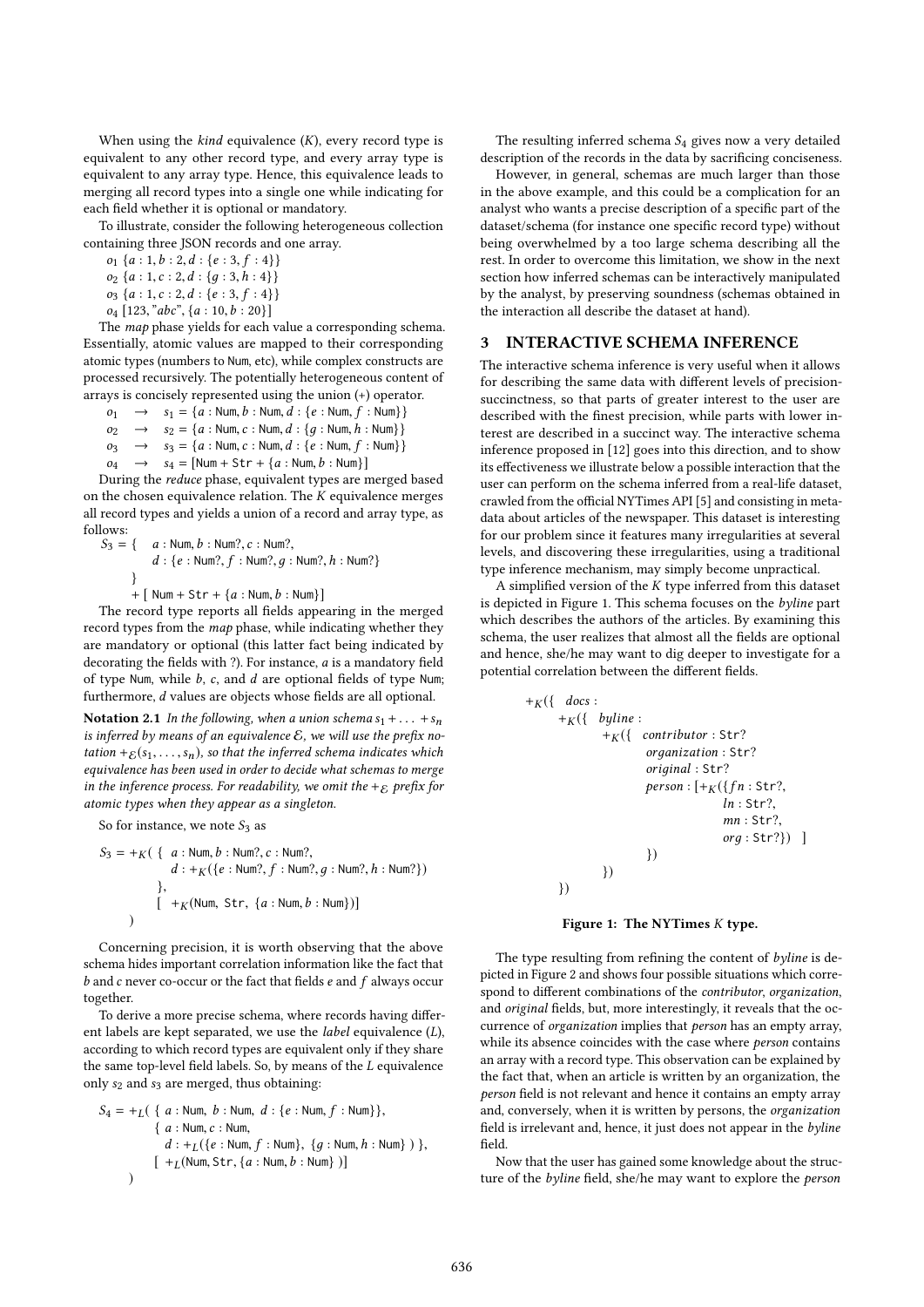```
+_{K}({\begin{matrix} 1 & \text{docs} \end{matrix}})+_{K}({\begin{bmatrix} \quad byline \ \end{bmatrix}}+L({ contributor : Str
                     orдanization : Str
                     original : Str
                     person : [ ]
                     },
                { contributor : Str
                     oriдinal : Str?
                     person: [ + _K({f n}: Str?, ......, org: Str? }) ]
                     },
                   organization : Str
                     oriдinal : Str
                     person : [ ]
                     },
                   original : Str
                     person: [ +<sub>K</sub>({fn:Str?, ...}..., orд : Str? }) ]
                     })
          })
})
```
Figure 2: The L refinement of the content of byline.

field which also contains records with optional fields. The user can recover the original type depicted in Figure 1, then expand the record inside the array resulting in the type that is partially depicted in Figure 3. This type shows different situations whose relevance is left to the discretion of the user.

$$
[+_L(
$$
  
\n{fn: Str, ln: Str, mn: Str, org: Str},  
\n{fn: Str, ln: Str, org: Str},  
\n{fn: Str, org: Str}



#### 4 DEMONSTRATION OVERVIEW

The objective of this demonstration is to help the attendees understand the features and the goals of our schema inference system. To this aim, attendees will be able to:

(i) infer schemas for real-life JSON datasets according to K and L;

(ii) explore the inferred schemas and interactively fine-tune their precision;

(iii) get a concrete representation of the inferred schemas in JSON Schema.

We first describe the architecture of our system as well as the setup of the demo, and then illustrate the demonstration scenarios we propose.

#### 4.1 System Architecture and Setup Details

Our system is based on a web application implemented following the client-server architecture depicted in Figure 4. The web client is used for loading the JSON collection and for performing the interactive schema inference, while the web server is dedicated to storing the collection and to inferring the initial schema. The storage is supported by HDFS while the computation is ensured by Spark, as presented in [9]. The web client and the remote inference engine communicate through a REST API implemented in Python 3 using the Flask [2] library. The API requests from the client are processed by an orchestrator that coordinates between the storage and the inference modules in the server side. This coordination is ensured by API calls using two open source libraries: webHDFS [8] for communicating with the HDFS storage system, and livy [4] for submitting jobs to the Spark engine.

Upon receiving the input collection in JSONLines format [3], through the client, the server will store the collection on the HDFS then infers the L schema, using the Spark engine. The L schema is then sent to the client and used for inferring the K schema. The schema visualizer displays the K schema and translates the user actions into corresponding schema operations that are processed by the schema manager. These two modules coordinate during all the interaction session to fulfill the user requests.

The web client is implemented in Typescript [7] using the Angular 6 platform [1], which offers many advantages like modularity and the clean separation between the content of a web page and the program modifying its content; the schema inference module of the server is implemented in Scala and is fully described in [9].

A lightweight system showcasing the core features of the fullsystem is available online at [6]. Differently from the full-system that will be demonstrated at the conference, the lightweight system performs schema inference on the client side and hence, it is limited to processing small size documents.



Figure 4: System architecture.

#### 4.2 Demonstration Scenario

Our demonstration enables attendees to infer schemas for preloaded JSON datasets, to provide their own datasets, to explore the extracted schemas, and to fine-tune their precision, as well as to convert them in more popular schema languages like JSON Schema. The datasets we plan to use in our demo are described below.

The GitHub dataset corresponds to metadata generated upon pull requests issued by users willing to commit a new version of code. It takes 14GB of storage and contains 1 million JSON objects sharing the same top-level schema and only varying in their lower-level schema. All objects of this dataset consist exclusively of records nested up to four levels of nesting. Arrays are not used at all.

The Twitter dataset corresponds to metadata that are attached to the tweets shared by Twitter users. It takes 23 GB of storage and